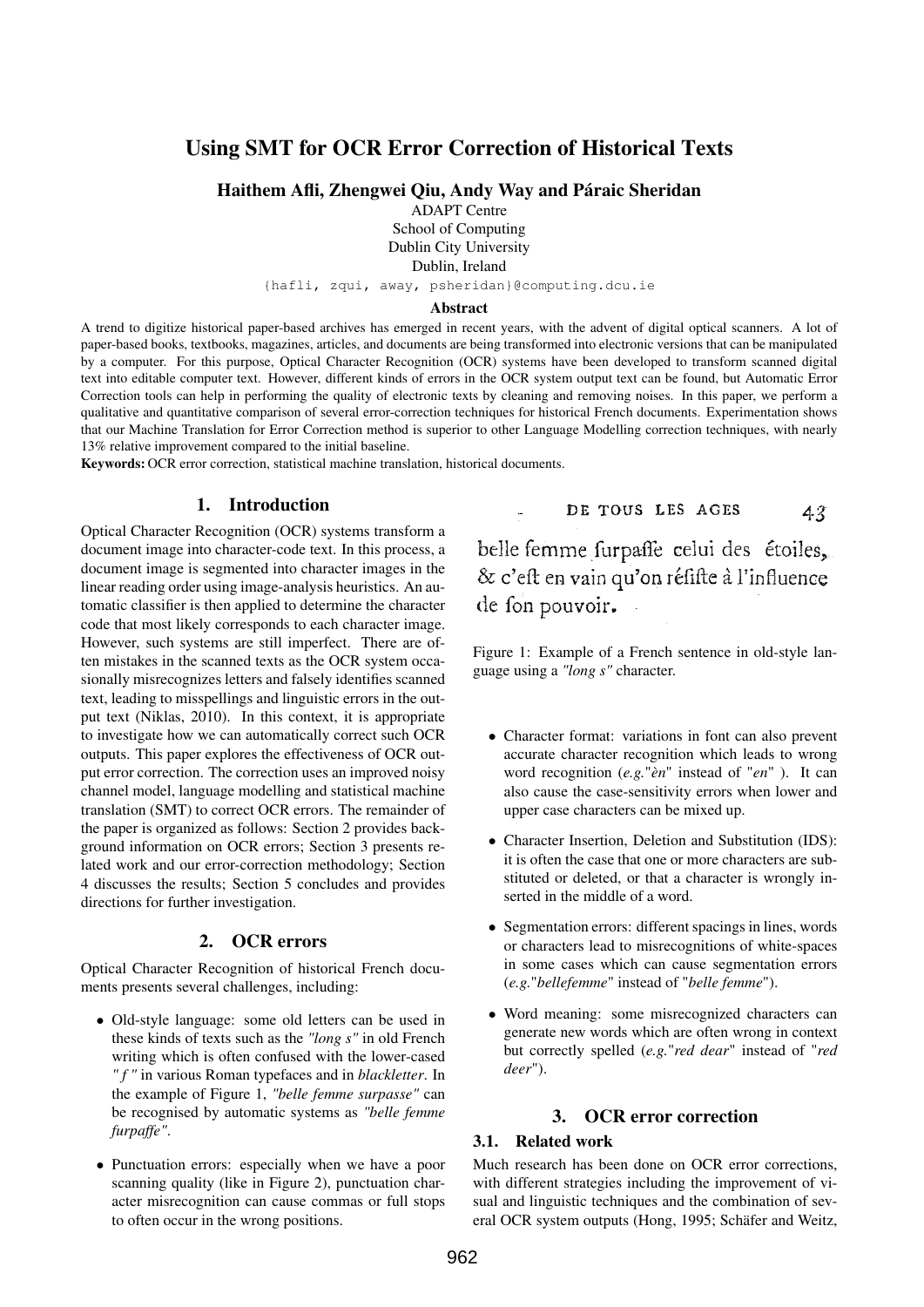Hing noth that lies is an matin. desordres qui se sont passes dans la rue du Faubourg, Saint-Denis. O mes égares compatriotes! ne fermez pas en ce moment l'oreille à la voix d'un ami ; vous ne pouvez, pas plus servir vos ennemis et céux de la race humaine, qu'en leur fournissant ce prétexie de calomnier vos intentions et d'exciter la garde nationale contre vous. Le machiavélisme est leur maxime. Soyons, unis dans la plus ferme mais légale opposition et n'opposons de résistance qu'aux abus du pousens et les infractions voir, contre l'infidélité aux se  $\text{aux}_\text{rf}$ ois  $\mathcal{L}_{\text{tr}}$ an Chaidh  $\overline{\text{enis}}, \overline{\text{no}}$  208. Imp. de J.-E. Be  $\mathcal{A}$ 

Figure 2: Example of French historical document from National Library of France.

#### 2012).

Post-OCR correction, which represents the basis of correction in this paper, is one of the main directions in this field. In this way, we can consider the OCR system as a blackbox, since this technique does not rely on any parameters specific to the OCR system.

The goal of post-processing is to detect and correct errors in the OCR output after the input image has been scanned and completely processed. The obvious way to correct OCR misspellings is to edit the output text manually using translators or linguists. This method requires a continuous manual human intervention which is to a costly and time-consuming practice. There are two main existing approaches to automatically correct OCR outputs. The first approach is based on lexical error correction (Niwa et al., 1992; Hong, 1995; Bassil and Alwani, 2012). In this method, a lexicon is used to spell-check OCR-recognized words and correct them if they are not present in the dictionary. Although this technique is easy to implement and use, it still has various limitations that prevent it from being the perfect solution for OCR error correction (Hong, 1995). It requires a wide-ranging dictionary that covers every word in the language. Existing linguistic resources can usually target a single specific language in a given period, but cannot, therefore, support historical documents.

The second type of approach in OCR post-processing is context-based error correction. Those techniques are founded on statistical language modelling and word ngrams. It aims at calculating the likelihood that a word sequence appears Tillenius (1996); Magdy and Darwish (2006). Applying this technique on historical documents might be challenging because work on building corpora for this kind of task (on old-style languages) has been very limited. Furthermore, when many consecutive corrupted words are encountered in a sentence, it is difficult to choose good candidate words. This is illustrated in Figure 2 where OCR recognised ""Ea ffSYftÿânt,.l'éprçuvè .ce *matih, j'app.rends jos dé§Qt;d4es.qui.se Sontpasses dansja, rne du F.auô.uçg- "* instead of *"En revoyant l'épreuve ce matin, j'apprends les désordres qui se sont passés dans la rue du Faubourg"* because of the very poor quality of the document.

In this paper we are using a corpus on old-style French OCR-ed data from the  $17^{th}$ ,  $18^{th}$  and  $19^{th}$  centuries in order to test this kind of approach with new OCR error correction techniques.

#### 3.2. Statistical Machine Translation method

The idea centres on using an SMT system trained on OCR output texts which have been post-edited and manually corrected. SMT systems handle the translation process as the transformation of a sequence of symbols in a source language into another sequence of symbols in a target language. Generally the symbols dealt with are the words in two languages. We consider that our SMT system will translate OCR output to corrected text in the same language following the work of Fancellu et al. (2014); Afli et al. (2015). In fact, using the standard approach of SMT we are given a sentence (sequence of OCR output words)  $s^M = s_1...s_M$  of size M which is to be translated into a corrected sentence  $t^N = t_1...t_N$  of size N in the same language (French in our case). The statistical approach aims at determining the translation  $t^*$  which maximize the posterior probability given the source sentence. Formally, by using the Bayes'rule, the fundamental equation is (1):

$$
t^* = \arg\max_t Pr(t|s) = \arg\max_t Pr(s|t)Pr(t) \tag{1}
$$

It can be decomposed, as in the original work of (Brown et al., 1993), into a language model probability  $Pr(t)$ , and a translation model probability  $Pr(s|t)$ . The language model is trained on a large quantity of correct French data, and the translation model is trained using a bilingual text aligned at sentence (segment) level, i.e. an OCR output for a segment and its ground-truth obtained manually, so-called bitexts. As in most current state-of-the-art systems, the translation probability is modelled using the log-linear model (Och and Ney, 2002) in (2):

$$
P(t|s) = \sum_{i=0}^{N} \lambda_i h_i(s, t)
$$
 (2)

where  $h_i(s, t)$  is the i<sup>th</sup> feature function and  $\lambda_i$  its weight (determined by an optimization process). We call this method *"SMT\_cor "* in the rest of this paper. We used only Word-based model for this task because Afli et al. (2015) demonstrated in a similar work that it improves the results better than the character-based model. In the special case of OCR correction, the source and target languages are the same (French in this case) which should not require the use of a reordering model.

#### 3.3. Language Modelling

Language Modelling is a flexible method that can be used to calculate the likelihood that a word sequence would appear. Using this technique, the candidate correction of an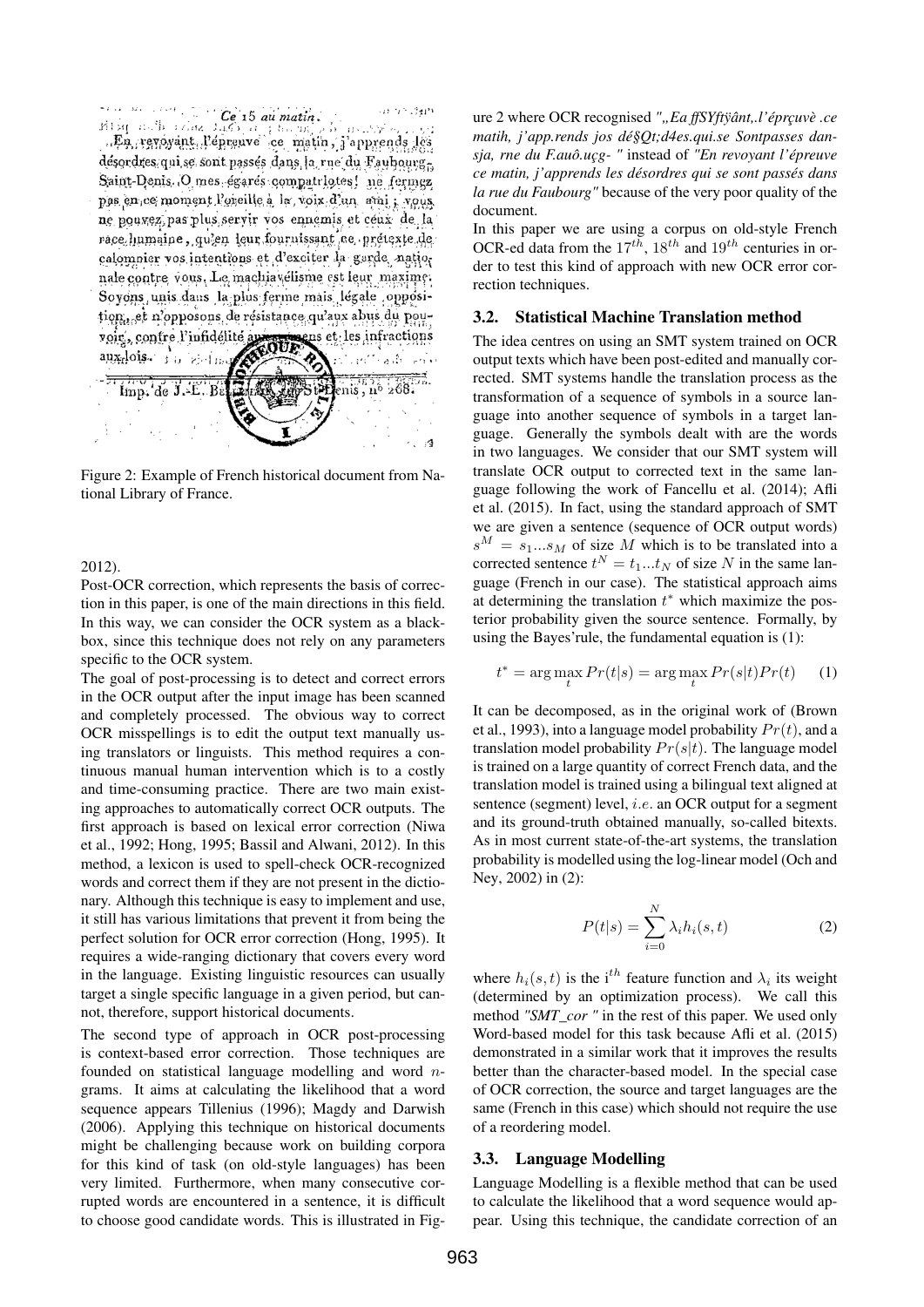error might be successfully found using the "Noisy Channel Model" Mays et al. (1991). Considering the sentence *"I saw a red daer"*, the error-correction system would replace the word *"daer"* by *"dear"* or *"deer"*, and then a language model will likely indicate that the word bigram *"red deer"* is much more likely the the bigram *"red dear"*. For each OCR-ed word  $w$  we are looking for the word  $c$  that is the most likely spelling correction for that word (this "correction" may be the original word itself). Following the standard methodology we are trying to find the correction  $c$  that maximizes  $P(c|w)$ , as in (3):

$$
\arg\max_{c} Pr(w|c)Pr(c)
$$
 (3)

Here  $P(c)$  is the probability that c is the intended word. This is called the *language model*.  $P(w|c)$  is the probability that the OCR system recognises  $w$  when  $c$  is intended. This is called the *error model* or the *noisy channel model*. We call this method *"LM\_cor"* in the rest of this paper.

Some OCR systems like *ABBYY*<sup>1</sup> have an internal evaluation that can detect a suspicious character in the word  $w$ and provide some possible candidates as in Figure 3.

Figure 3: Example of a suspicious character and its proposed candidates. The OCR system proposes 4 candidates ("á","â","à" and "d") and after the calculation of an internal character confidence the second candidate "â" is chosen.

This internal evaluation can reduce the problem of estimating the *error model* in the previous method by using the language model only on suspicious words (that contain suspicious characters). In what follows, we call this method *"Sus\_cor"*.

# 4. Experimental Results

# 4.1. Data description

For the training of our models, we used a corpus of nearly 60 million OCR output words obtained from scanned documents, developed by Afli et al. (2015). The original data composes about 90 million words, but we only used texts from  $19^{th}$ ,  $18^{th}$  and  $17^{th}$  centuries. We used the corrected part of this corpus to develop language model. Next, the OCR output sentences and the manually corrected version were aligned at word level and this bitext was used for our SMT error correction method. For testing, we processed 10 documents in old-style French from the  $17<sup>th</sup>$  century using the *ABBYY* OCR tool and manually corrected the text output in order to provide a correction reference for the evaluation. The statistics of all corpora used in our experiments can be seen in Table 1.

| bitexts  | # OCR tokens | # ref tokens |  |  |
|----------|--------------|--------------|--|--|
| $smt_17$ | 1.98 M       | 1.96 M       |  |  |
| smt $18$ | 33.49 M      | 33.40 M      |  |  |
| smt $19$ | 23.08 M      | 22.9 M       |  |  |
| dev17    | 8638         | 8638         |  |  |
| test17   | 1660         | 1660         |  |  |

Table 1: Statistics of MT training, development and test data available to build our systems.

# 4.2. Testing the Models

For all of the different techniques used in this paper, the language model was built using the KenL $M^2$  toolkit (Heafield, 2011) with Kneser-Ney smoothing (Kneser and Ney, 1995) and default backoff. For the  $SMT\_cor$  method, an SMT system is trained on all available parallel data. Our SMT system is a phrase-based system (Koehn et al., 2003) based on the Moses SMT toolkit (Koehn et al., 2007). It is constructed as follows. First, word alignments in both directions are calculated, using GIZA++ (Gao and Vogel, 2008). Phrases are extracted using the default settings in the Moses toolkit. The parameters of our system were tuned on a development corpus, using Minimum Error Rate Training (Och, 2003).

We combined our different systems in order to test the impact of successive corrections using different models. Our different techniques do not always correct the same errors, so a combination can be beneficial. Two paths were pursued to explore the effect of the combination of the  $SMT\_cor$  and  $LM\_cor$  methods. In the first one, we begin by generating the corrected output of the  $LM\_cor$ which is then processed by the  $SMT\_cor$  system. We call this combination  $LM$  cor+SMT cor. In the second one, we reverse the use of the two systems and we call this combination  $SMT\_cor + LM\_cor$ .

# 4.3. Results

For the evaluation, we used Word Error Rate (WER) which is derived from Levenshtein distance Levenshtein (1966). We compare results on test data of all different methods used in our experiments to the baseline results which represent scores between the OCR output and the corrected reference (which we call *OCR-Baseline*). Table 2 reports on the percentage of Correctness, Accuracy and WER of different system outputs. The best model, using the *SMT\_cor* system, was able to decrease nearly 3% of the OCR word errors with 12.99% relative improvement.

It can also be observed that the LM\_cor and the Sus\_cor systems did not improve the results in this task of correcting errors in OCR-ed historical documents. The failure to find a proper correction using these two systems was generally due to words from the  $17^{th}$  century that were changed in the  $18^{th}$  or  $19^{th}$  centuries. As our training data are almost are from  $18^{th}$  and  $19^{th}$  centuries, the language modelling methodology can even introduce more errors when correcting test data from  $17<sup>th</sup>$  century. This observation is confirmed by the combination of the

<sup>▼&</sup>lt;charParams l="694" t="397" r="713" b="431" suspicious="1" word5tart="1"<br>wordFromDictionary="0" wordNormal="1" wordNumeric="0" wordIdentifier="0"<br>charConfidence="38" serifProbability="100" wordPenalty="0" meanStrokeWidth v<charRecVariants> charRecVariants><br><charRecVariant charConfidence="38" serifProbability="100">á</charRecVariant><br><charRecVariant charConfidence="38" serifProbability="100">å</charRecVariant> <charRecVariant charConfidence="36" serifProbability="83">à</charRecVariant><br><charRecVariant charConfidence="13" serifProbability="100">d</charRecVariant> </charRecVariants>  $\le$ /charParams>

<sup>1</sup> http://www.abbyy.com/

<sup>2</sup> https://kheafield.com/code/kenlm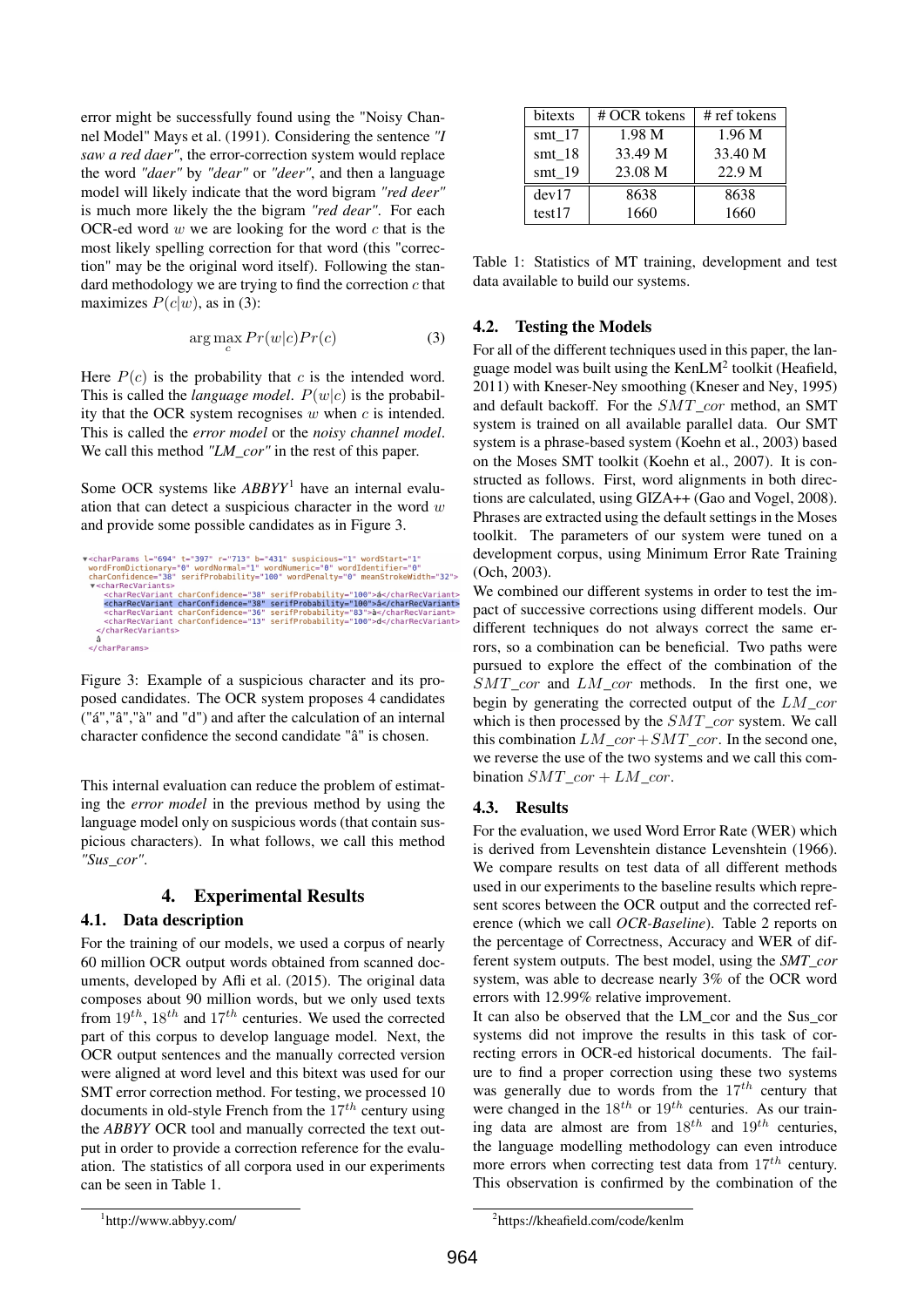|                            |             |          |       | % Relative  | <b>Errors</b> |            |                |
|----------------------------|-------------|----------|-------|-------------|---------------|------------|----------------|
| <b>Systems</b>             | Correctness | Accuracy | WER   | improvement | % Insertion   | % Deletion | % Substitution |
| <b>OCR-Baseline</b>        | 81.14       | 77.59    | 22.41 | $ -$        | 15.86         | 12.90      | 71.23          |
| $LM\_cor$                  | 79.22       | 75.66    | 24.34 | $-8.61$     | 14.60         | 11.88      | 73.51          |
| $Sus\_cor$                 | 79.76       | 77.05    | 22.95 | $-2.41$     | 11.81         | 12.33      | 75.85          |
| SMT cor                    | 83.92       | 80.48    | 19.52 | $+12.99$    | 17.59         | 15.43      | 66.97          |
| <b>Systems Combination</b> |             |          |       |             |               |            |                |
| LM $cor + SMT$ cor         | 81.45       | 78.01    | 21.99 | $+1.87$     | 15.61         | 13.69      | 70.68          |
| $SMT$ cor + LM cor         | 81.87       | 78.43    | 21.57 | $+3.74$     | 15.92         | 13.96      | 78.43          |
| Sus cor+ SMT cor           | 82.65       | 79.94    | 20.06 | $+10.48$    | 13.51         | 12.91      | 73.57          |

Table 2: Percentage of Relative improvement, WER, Accuracy and Correctness results of our System Correction on test17.

best model (*SMT\_cor*) with the *LM\_cor* and the *Sus\_cor* systems, where we can see that errors introduced by the language-modelling method decreases the overall result of the *SMT\_cor* correction. We anticipate that more training data in the same style of the test data would improve the correction of all proposed methods in this paper and especially the language modelling methodology.

### 5. Conclusion

In this paper, we have investigated the use of different post-OCR correction methods to correct errors in OCR-ed historical documents. The results show the superiority of the SMT method in the case where training data in the same style of the test data is lacking, compared to the different language modelling methods used. Our best model outperforms the OCR-Baseline by nearly 13% relative improvement. Accordingly we believe that our methods can be a good way to resolve the problem of correcting OCR errors for historical texts. We plan to test these methods on other different languages and types of data. -

### 6. Acknowledgments

This research is supported by Science Foundation Ireland through the TIDA Programme (Grant 14/TIDA/2384) in the ADAPT Centre (Grant 13/RC/2106) (www.adaptcentre.ie) at Dublin City University.

#### References

- Haithem Afli, Loïc Barrault, and Holger Schwenk. OCR Error Correction Using Statistical Machine Translation. *16th International Conference on Intelligent Text Processing and Computational Linguistics*, Cairo, Egypt 2015.
- Youssef Bassil and Mohammad Alwani. OCR Post-Processing Error Correction Algorithm Using Google's Online Spelling Suggestion. *Journal of Emerging Trends in Computing and Information Sciences*, 3:90–99, 2012.
- Peter F. Brown, Vincent J. Della Pietra, Stephen A. Della Pietra, and Robert L. Mercer. The mathematics of statistical machine translation: parameter estimation. *Comput. Linguist.*, 19:263–311, 1993.
- Federico Fancellu, Andy Way, and Morgan O'Brien. Standard language variety conversion for content localisation via SMT. *17th Annual Conference of the European Association for Machine Translation*, pages 143– 149, Dubrovnik, Croatia 2014.
- Q. Gao and S. Vogel. Parallel implementations of word alignment tool. In *Software Engineering, Testing, and Quality Assurance for Natural Language Processing*, SETQA-NLP '08, pages 49–57, in Columbus, Ohio, USA 2008.
- Kenneth Heafield. Kenlm: Faster and smaller language model queries. In *Proceedings of the 6th Workshop on Statistical Machine Translation*, pages 187–197, Edinburgh, Scotland, UK, 2011.
- Tao Hong. *Degraded Text Recognition Using Visual and Linguistic Context*. PhD thesis, University of New York, NY, USA 1995.
- Reinhard Kneser and Hermann Ney. Improved backingoff for m-gram language modeling. In *Proceedings of the IEEE International Conference on Acoustics, Speech and Signal Processing*, pages 181–184, Detroit, Michigan, USA, 1995.
- P. Koehn, Franz J. Och, and D. Marcu. Statistical phrasebased translation. In *Proceedings of the 2003 Conference of the North American Chapter of the Association for Computational Linguistics on Human Language Technology*, volume 1, pages 48–54, Edmonton, Canada 2003.
- P. Koehn, H. Hoang, A. Birch, C. Callison-Burch, M. Federico, N. Bertoldi, B. Cowan, W. Shen, C. Moran, R. Zens, C. Dyer, O. Bojar, A. Constantin, and E. Herbst. Moses: open source toolkit for statistical machine translation. In *Proceedings of the 45th Annual Meeting of the ACL on Interactive Poster and Demonstration Sessions*, pages 177–180, Prague, Czech Republic 2007.
- V. I. Levenshtein. Binary codes capable of correcting deletions, insertions, and reversals. *Soviet Physics Doklady*, 10:707–710, 1966.
- Walid Magdy and Kareem Darwish. Arabic OCR Error Correction Using Character Segment Correction, Lan-